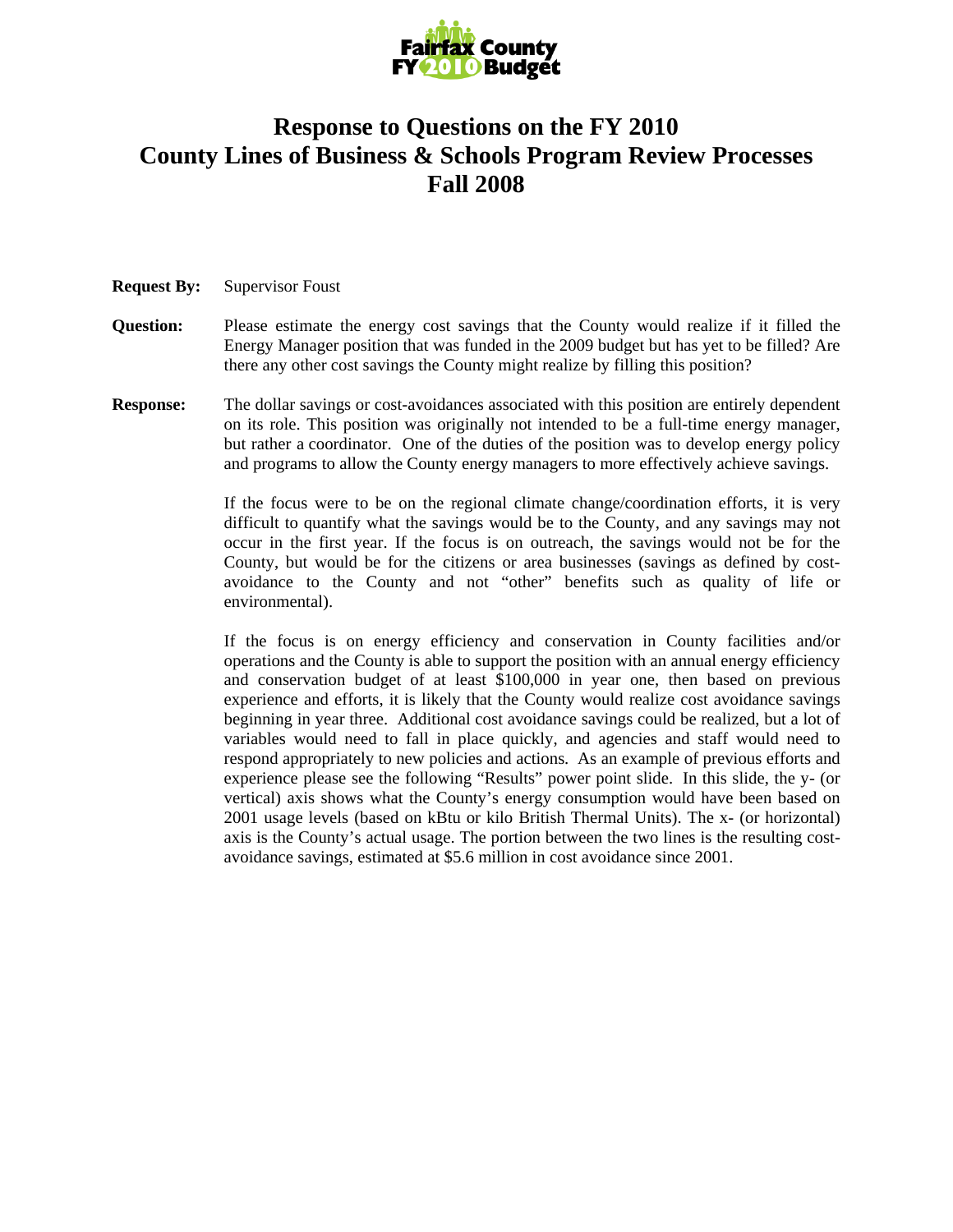

It is quite evident that the need for energy management in the County is more critical now than ever because the County's projected energy usage for 2010 is greater than it was in 2001. In a recent memo from the County Executive to the Board of Supervisors, dated November 17, 2008, regarding the Energy Manager position, the County Executive recognized the critical need for continuing to support energy efficiency and conservation efforts in the County. In the memo, he noted that while the current fiscal crisis had created a significant impediment to filling the Energy Coordinator position, he believed that a viable alternative was to establish an Energy Efficiency and Conservation Coordinating Committee (EECCC), which would serve as an interagency forum for cross-organizational collaboration and coordination of energy efficiency and conservation efforts. The EECCC would be tasked with developing cross-organizational strategies designed to reduce the County's demand for energy. This would serve to reduce electricity costs as well as the associated emissions. Please see the attached memo dated November 17, 2008 regarding the Energy Manager for more details on the future of the County's energy management efforts.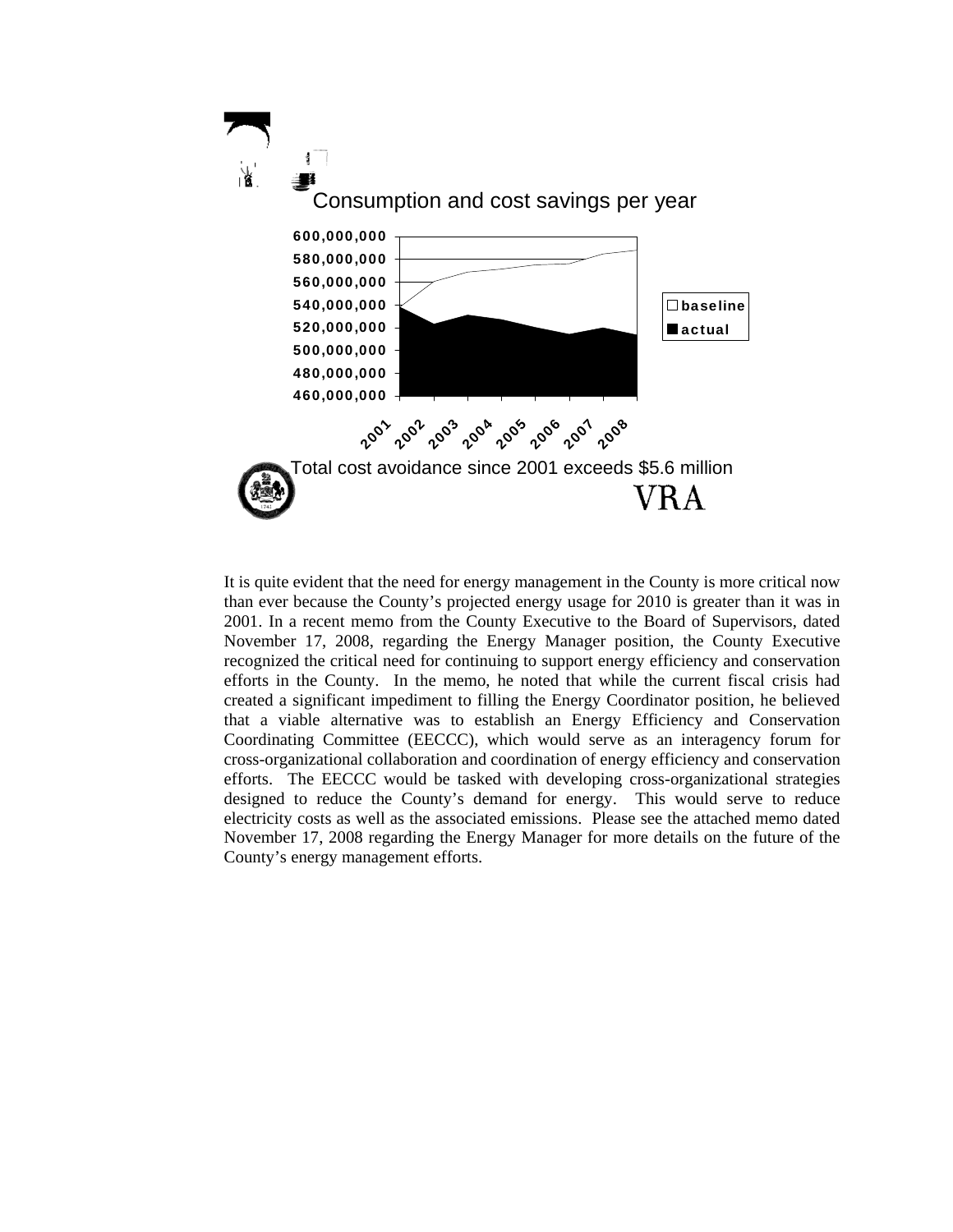



## MEMORANDUM

DATE: NOV 17 2008

Gerald E. Connolly, Chairman TO: **Board of Supervisors** 

- Anthony H. Griffin **FROM:** County Executive
- **Energy Manager SUBJECT:**

This memo is in response to your October 10, 2008 memorandum inquiring as to the establishment of a full time energy manager. Specifically, you referenced a Board of Supervisors' directive for staff to identify a full time energy manager last spring. This memorandum briefly summarizes the county's response and approach to this directive.

At the direction of the Board of Supervisors' Environmental Committee in October 2007. I included within the fiscal year (FY) 2009 advertised budget an Energy Coordinator position. In April of 2008 the Board of Supervisors adopted the FY 2009 budget with the Energy Coordinator position authorized in the budget. The position was to be established through the abolishment of a vacant assistant to the County Executive position. Although I had every intention of filling the position, due to the worsening fiscal crisis in the County, which includes a FY 2010 projected deficit that is over \$500 million, and FY 2009 revenues that are projected to be down \$58.2 million, I have concluded that filling the vacant Energy Coordinator position would not be fiscally prudent at this time.

While the current fiscal crisis has created a significant impediment to filling the Energy Coordinator position, after consulting with appropriate staff, I believe that a viable alternative would be to formally establish an Energy Efficiency and Conservation Coordinating Committee (EECCC), which would serve as an interagency forum for cross-organizational collaboration and coordination of energy efficiency and conservation efforts. The EECCC would be tasked to develop cross-organizational strategies designed to reduce the County's demand for energy. This would serve to reduce electricity costs as well as the associated emissions.